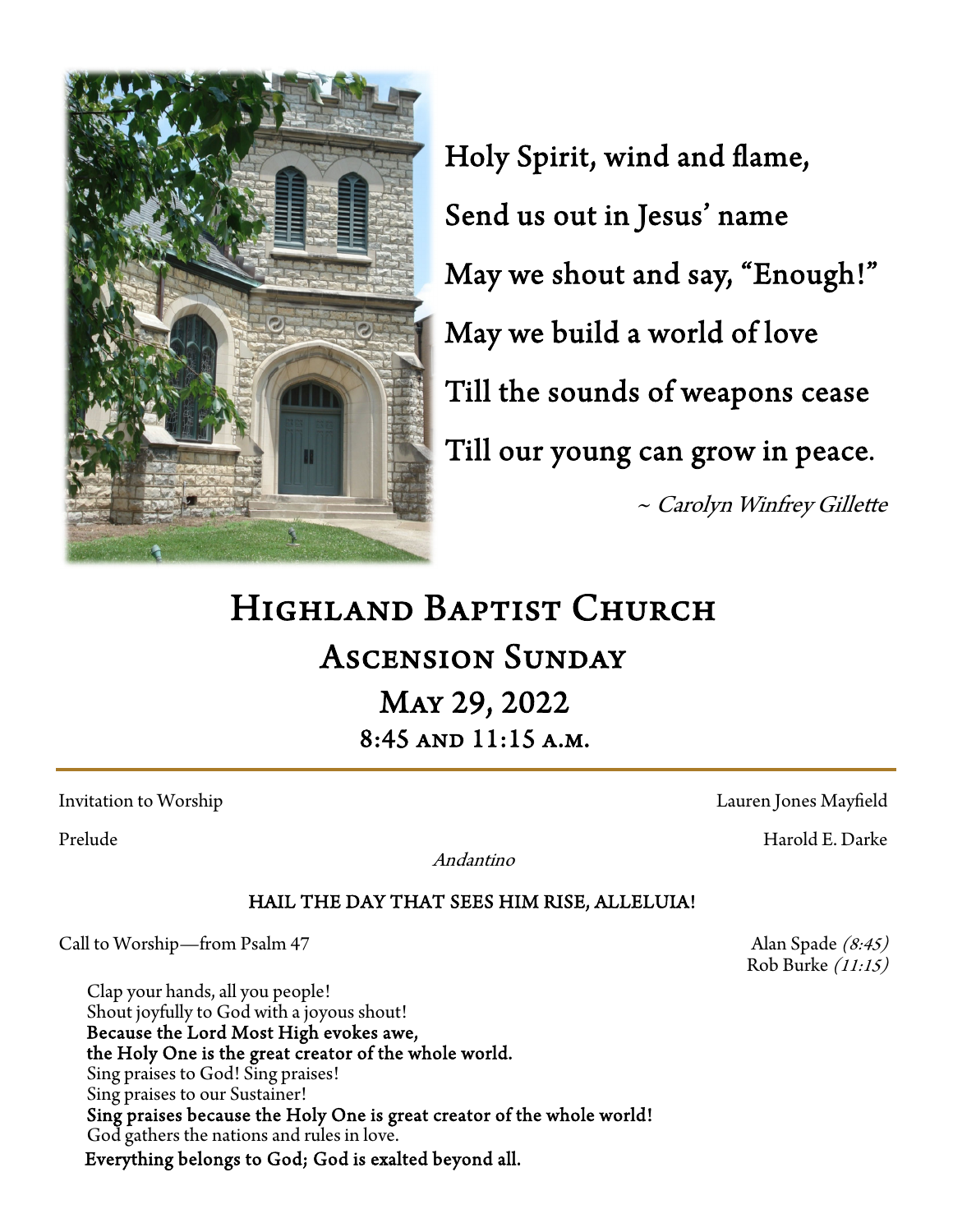Glory to the Creator † meine the control of the control of the control of the control of the control of the control of the control of the control of the control of the control of the control of the control of the control o

## Glory to the Creator, and to the Christ, and to the Spirit, One. As it was in the beginning, is now, and ever shall be, world without end. Amen.

Anthem—Psalm 47 Alfred V. Fedak

Clap your hands O faithful people! Shout to God a song of praise! From the dust of conquered nations, God a realm of grace shall raise. In appointed courts of glory faithful to God's name always. May we prosper all our days. With a shout and blast of trumpet, God shall mount a throne on high; Let our praise, as finest incense, rise to meet God in the sky. Fill the world with glad rejoicing, heaven shall sing and earth reply. All God's work to glorify. Let your hearts be filled with gladness, as the Lord your life shall bless. Live as heirs of God's great justice, wear the cloak of righteousness. God will grant us earth's dominion. All things good and nothing less. All things good for our gift of faithfulness.

Clap Your Hands

Rejoice, the Lord is King

## CHRIST, THE LAMB FOR SINNERS GIVEN

The Gospel Lesson † Jim England

Luke 24:44-53 (Pew Bible page 89– NT)

Forgive us, Holy One, for the ways we doubt the work of your Spirit. We pray without an expectation that you will act. We are surprised when you do. We think we must do the work of love and justice on our own, and we burn out. We presume that liberation comes from our efforts rather than your grace. Forgive our ignorance, our lack of faith, and our sin. Restore in us the belief that your Spirit may heal our afflictions, save our world, and uplift our hearts with joy. Help us trust anew in this powerful force. Amen.

Words of Assurance – from Ephesians 1

With the eyes of your heart enlightened, you may know what is the hope to which God has called you. God put this power to work in Christ when God raised Jesus from the dead and seated him at God's right hand in the heavenly places, And God has put all things under God's feet and has made him the head over all things for the church, which is Christ's body, the fullness of Christ who fills all in all.

The Exchange of Peace

Hymn (219) † llanfair

Hail the Day That Sees Him Rise

Prayer of Confession Lauren Jones Mayfield

Prayer of Praise Alan Spade (8:45) Rob Burke (11:15)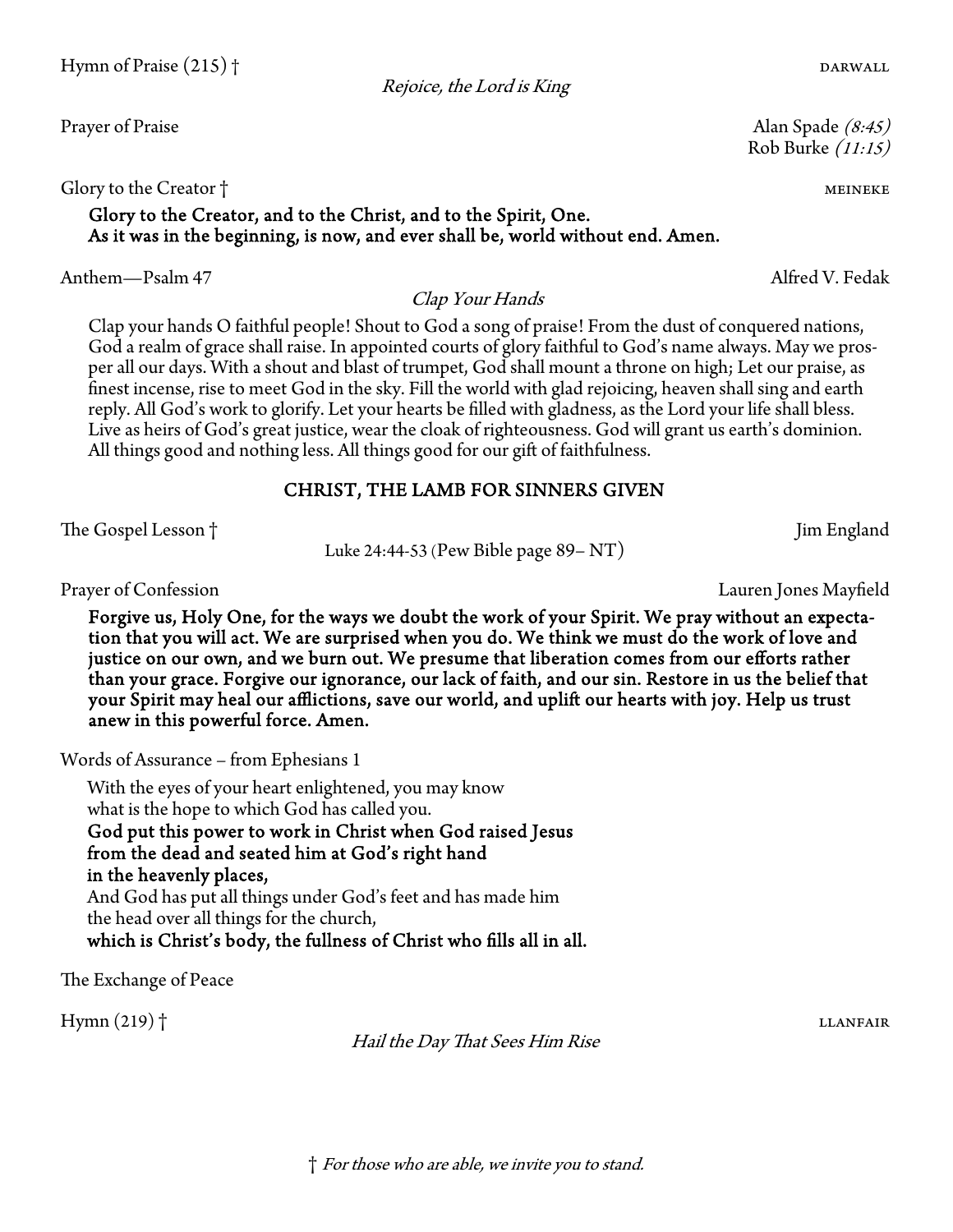### HARK! HIS GRACIOUS LIPS BESTOW

Acts  $1:1-11$  (Pew Bible page  $115 - NT$ )

A Reading from Acts **Mary Alice Birdwhistell** 

Sermon

Easter People . . . Called to Act

## STILL HE CALLS THE WORLD HIS OWN

Hymn of Response † redhead in the settlement of Response in the settlement of Response  $\uparrow$ 



Pastoral Prayer Lauren Jones Mayfield

Offertory Donald Hunt

Chorale Prelude on DARWALL

News for the Community **Mary Alice Birdwhistell** Mary Alice Birdwhistell

In response to your decision, we welcome you! We covenant to be the family of God for you in this place. We hope to learn from you, give to you, and receive from you, as we journey in faith together.

Doxology † lasst uns erfruen in the lasst uns experience of the lasst uns erfruence of the lasst uns erfruence

Praise God from whom all blessings flow; Praise God, all creatures here below, Alleluia! Alleluia! Praise God for all that love has done; Creator, Christ, and Spirit, One. Alleluia! Amen.

Reflections

Benediction Mary Alice Birdwhistell

Postlude Austin Echols